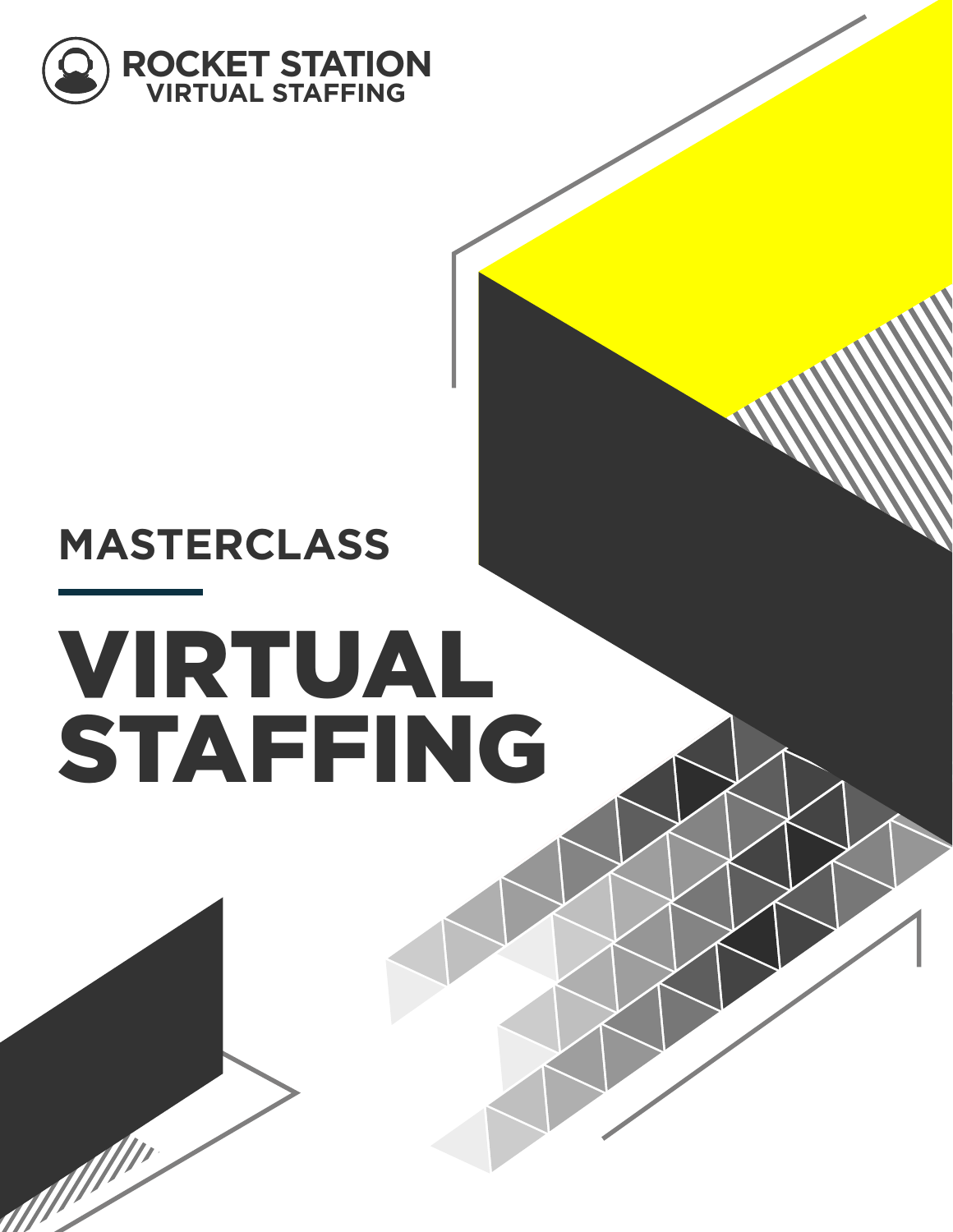# **CONTENTS**

#### **01** VIRTUAL STAFFING, THE NEW NORMAL

- **02** EQUIPMENT AND OFFICE
- **03 COMMUNICATION**
- **06** MANAGEMENT PRINCIPLES
- **09** PERSONAL ROUTINE
- **10** BUILDING CULTURE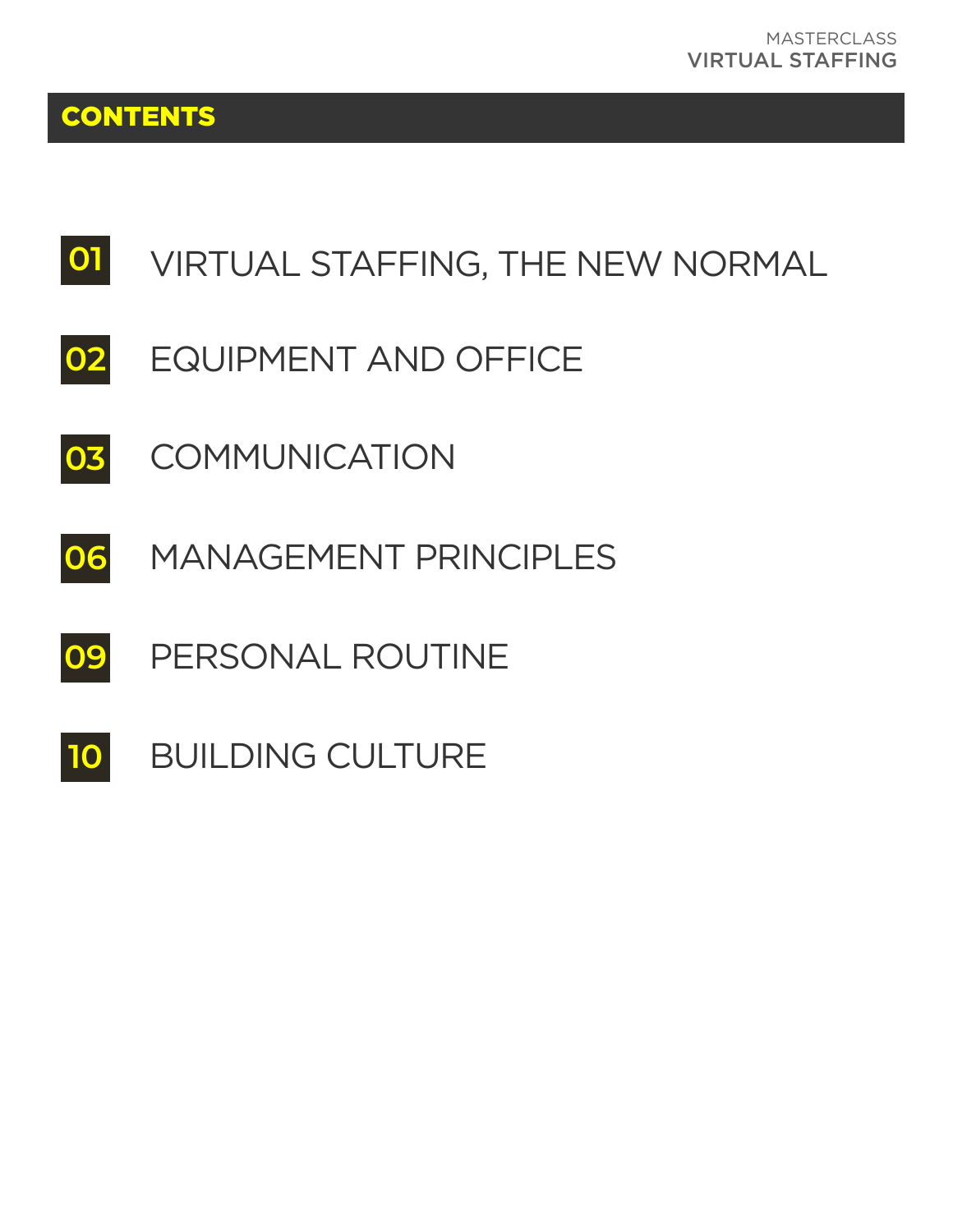# ABOUT ROBERT NICKELL



Robert Nickell is the Founder and CEO of Rocket Station, the leading provider of outsourced staffing and process management for the Business Process Outsourcing (BPO) industry. Operating in Dallas Fort Worth since 2013, Rocket Station helps small to mid-sized businesses with efficiency and profitability. Simplified staffing allows operators to focus on core competencies and outsource the rest. Robert started his career as an entrepreneur in the real estate industry which has positioned him to support many real estate entrepreneurs and established firms who are struggling with staffing and human resources.

Robert and his team's strength in evaluating best practices and efficient ways to staff capacity have continued to propel Rocket Station.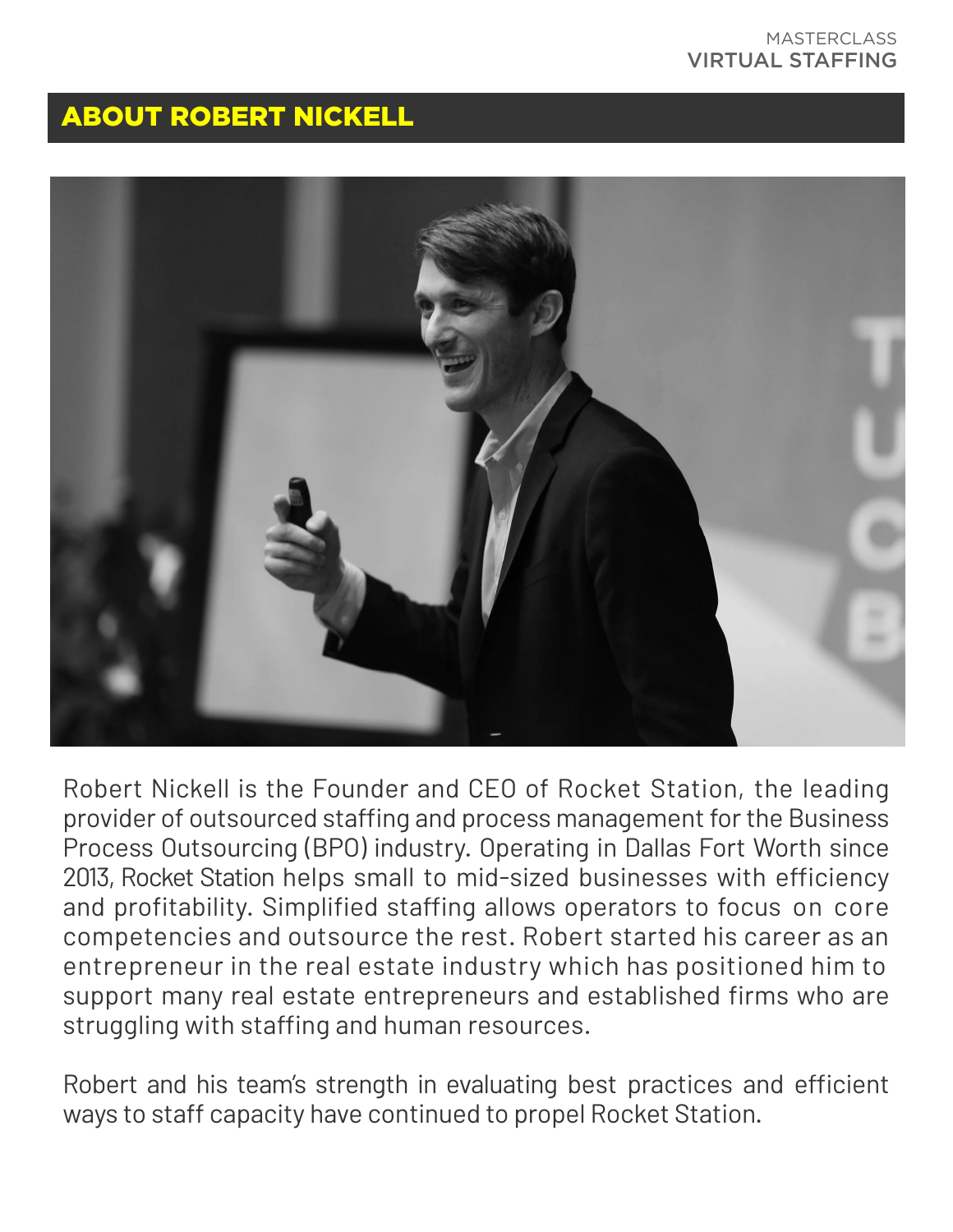# VIRTUAL STAFFING, THE NEW NORMAL

For the past decade or so, virtual staffing has seen a large rise in popularity. But working with a virtual or remote team isn't new; it was the norm long before downtown offices and commuting even existed.

Let's go back in history a bit. Before the Industrial Revolution, everyone worked out of their homes. Bakers, carpenters, blacksmiths and leather workers each set up shop at their home and sold their goods from there.

With the Industrial Revolution came a need for automation and the creation of factories. Large-scale productions required their teams to be present in-house to complete their work. This is also when people started commuting to designated "office spaces." But even this didn't last forever.

# **"Virtual teams are nothing new. Just something we are all now forced to think about."**

With this economic expansion came advancements in computers and technology that paved the way for modern-day remote workers. Enabling communication technologies that are improving rapidly have fueled the growth of the global marketplace for these services. And this is not just a trend or a passing phase. This is the reality of running a business in the new decade. And if you don't outsource at least a part of your business, you're not running it in the smartest way you can. Companies that fail to take full advantage of this new reality will lose out as their competitors become stronger and more efficient with the help of offshore partners.

This workbook is created as a supplement to Robert Nickell's masterclass "Virtual Staffing" which will make you an expert on Virtual Management Leadership.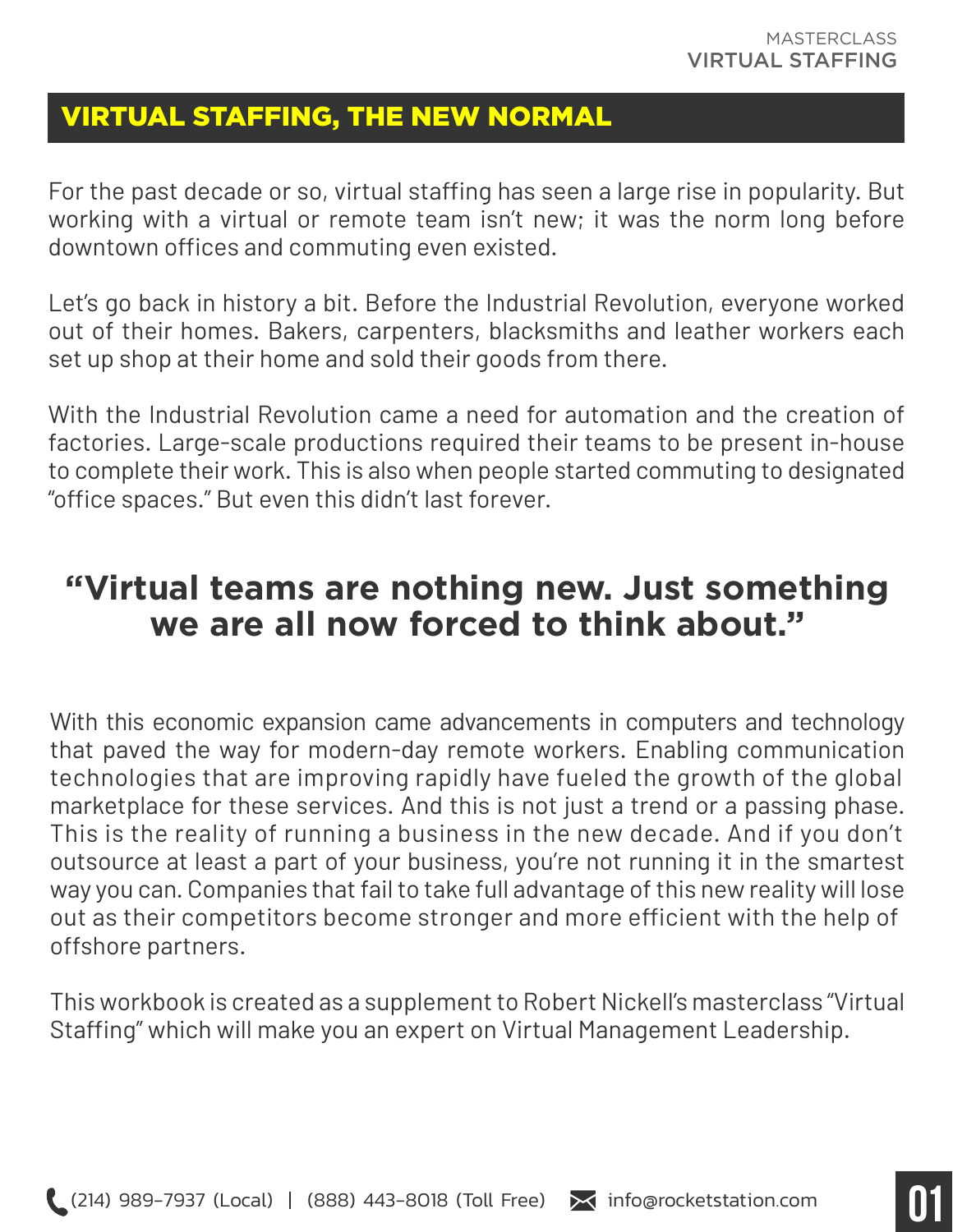## EQUIPMENT AND OFFICE

As a result of streamlined technology, remote work is now not just feasible but often preferable and in some cases, necessary. Virtual teams often agree that a determining factor of success comes from leveraging the right tools.

For well-seasoned virtual teams, the key is that you have each of the following tools in your toolbox:



Learning how other remote workers set up their home offices can be a great way to figure out what may work best for you. Setups vary from role to role and person to person, but in Rocket Station, one thing is consistent across the board. As a team member, you are required to have a home office that has a door that closes for a quiet workspace, a fast and reliable internet connection, and the best tools for creating the best work.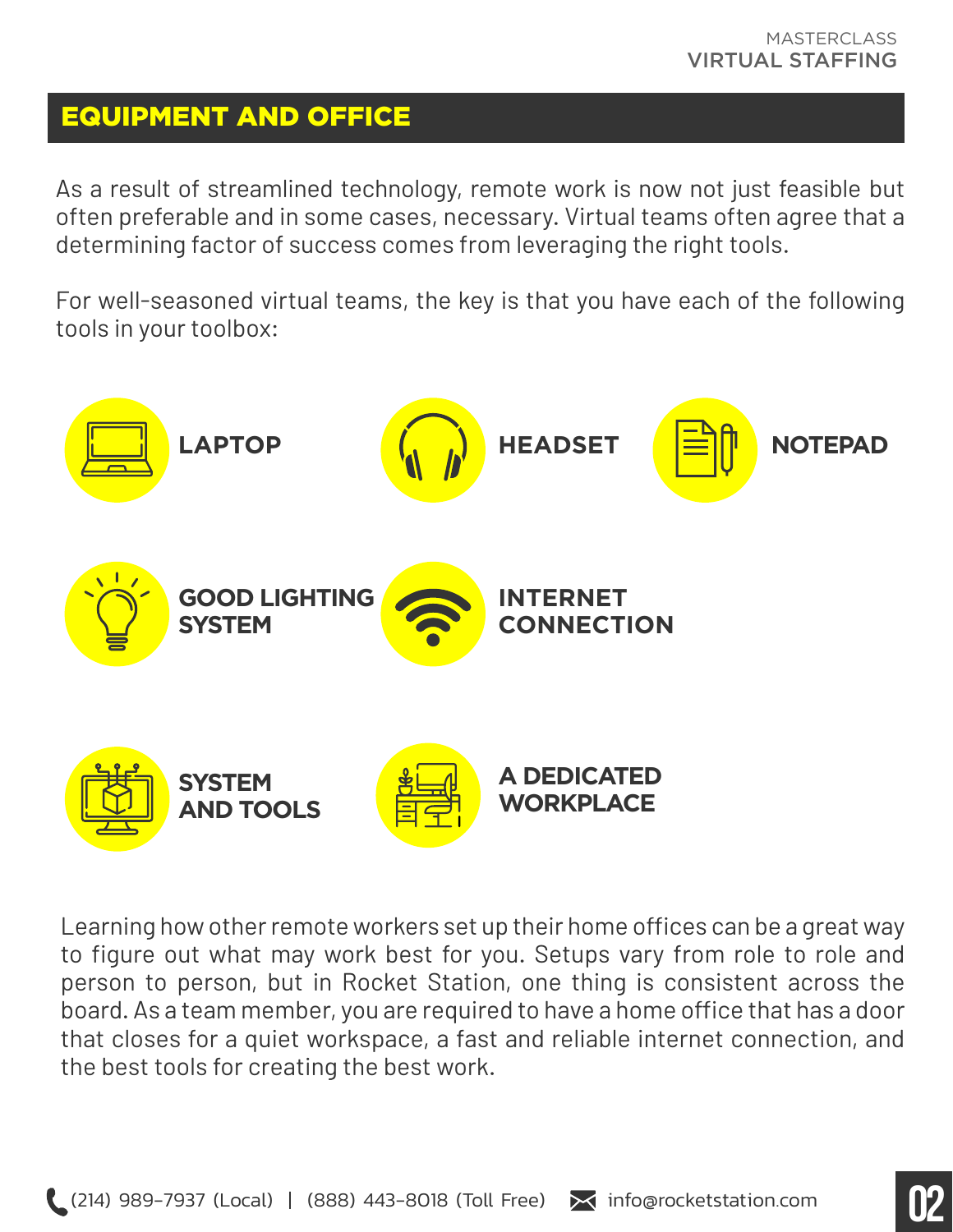# **COMMUNICATION**

Everybody knows that communication within a business is the key to success. Whether you're hosting a meeting, going through sales reports, emailing or on the phone to clients, communication is at the forefront of everything that you'll do.

However, things get a lot more difficult if you hire virtual staff workers around the world. Even with the presence of advanced communication technology, such as instant messaging services and video conferencing platforms, it's vital that you master the art of communicating with these workers so that your business can succeed.

Although many remote workers are self-motivated, the power of the in-person high-five cannot be underestimated. For this reason, it's important to make time to say hello, schedule hand-offs between shifts, and generally err on the side of over-communicating. This creates aligned and transparent communication with all parties.

# **"Over-communication is the key to effective virtual management."**

Communicating effectively with a virtual team doesn't have to be difficult, you simply need to think smart about the most effective way to talk to them.Here are some tools we've found handy as a rapidly growing team. While the exact tools aren't super important, you likely will need a tool in certain categories like group chat and video conferencing to make remote successful. These tools have changed quite a bit over the years.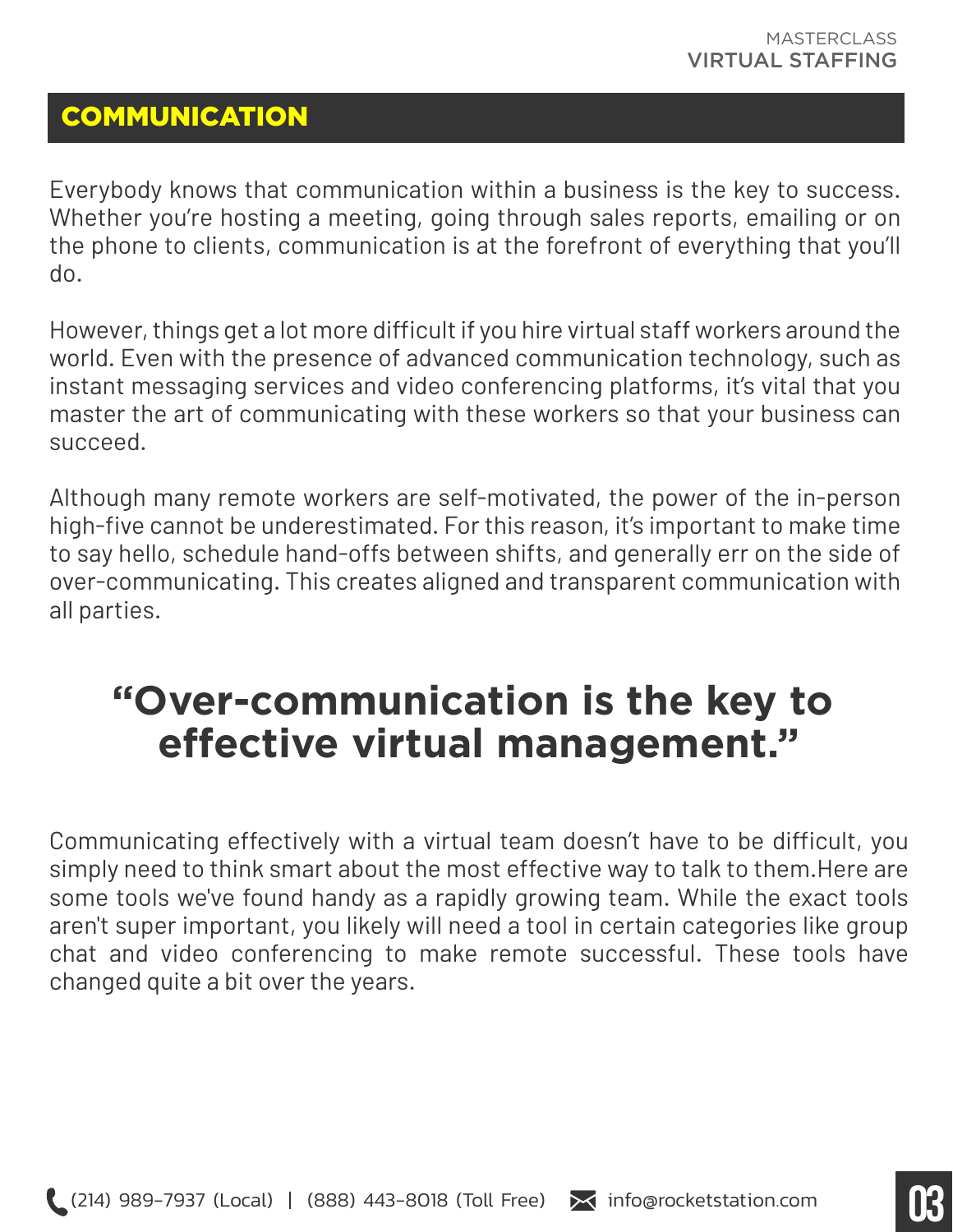# **COMMUNICATION**



# **VIDEO (ZOOM)**

We've tried a bunch of video conferencing tools over the years, from Google Hangouts and Skype to GoToMeeting. As we've grown, we've found Zoom and RingCentral to be amongst the most effective not just for one-on-one business meetings but also for large group video calls.

We have regular daily and weekly team meetings as well as monthly company-wide town hall that are essential for putting faces behind the names of our many virtual teammates and gives us all a chance to just hang out for a bit as a company, virtually.



# **EMAIL**

Email is not nearly as efficient as chat or video conferencing (at least in most cases). If someone isn't online and you're unable to chat, email is of course always an option. Or if you're emailing someone outside of your company and want to CC a team member, email would certainly make sense.

Email takes a bit more time, and it's not quite as interactive as other channels of communication. But with collaboration tools out there such as Wrike and Trello, email is becoming less and less of a necessity when it comes to company communication. At least, as long as you don't have email notifications enabled for everything.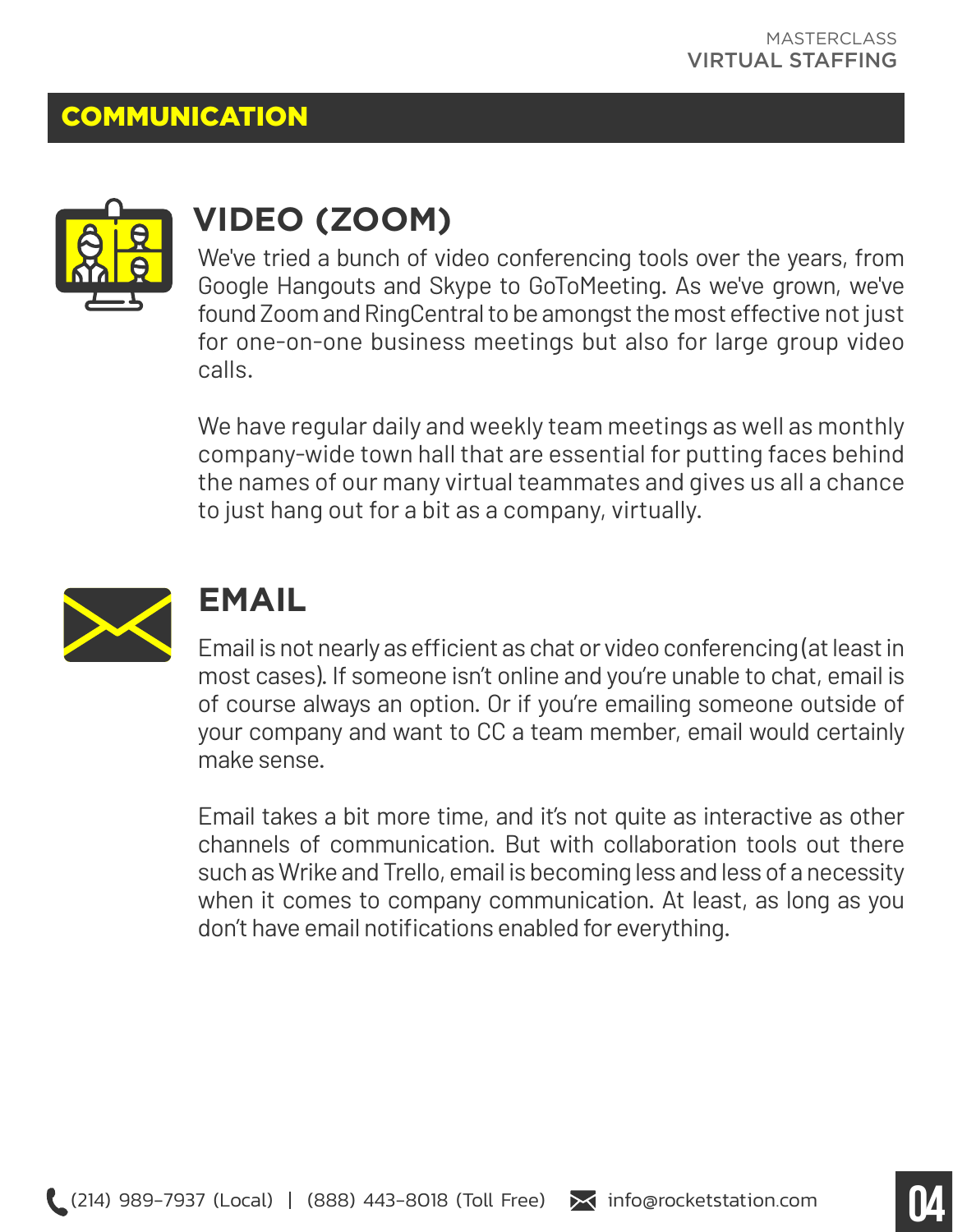## **COMMUNICATION**



# **TEXT MESSAGE**

In Rocket Station, text messages are never used for business communication, instead, our leadership team is using this mode of communication to build rapport amongst team members; wish them a happy birthday, or to see how they're doing.



# **CHAT (SLACK AND SKYPE)**

Chat is far more efficient than long, drawn-out email chains, who like those, anyway?. Plus, there's one more bonus: It's fun

When you're chatting with a virtual team member in real-time, it's much more interactive and there's ultimately less waiting around. In essence, it feels like you're actually having a real, human conversation with somebody. The timing of the reactions is much more natural.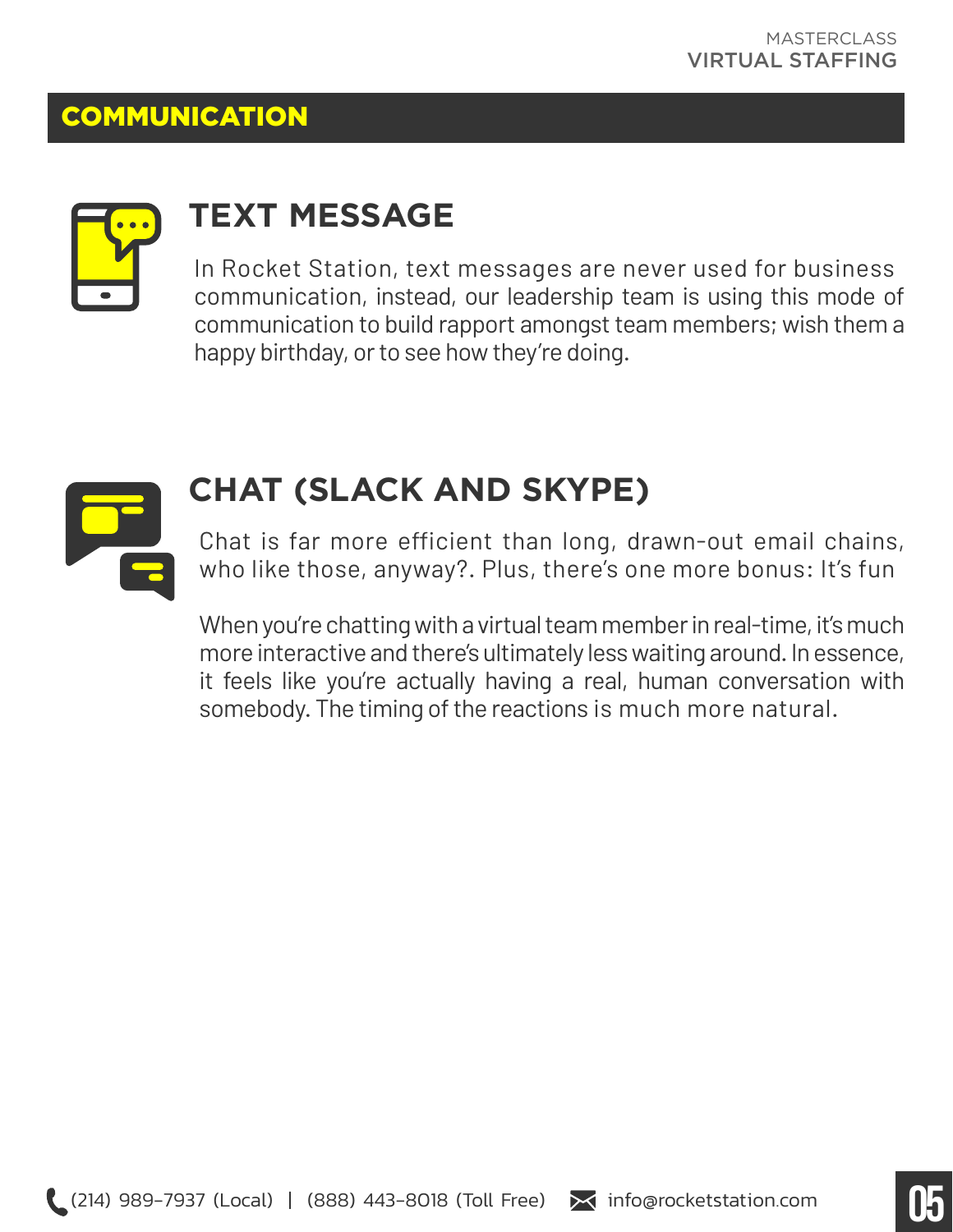# MANAGEMENT PRINCIPLES

# **A. Setting of Expectations and Guidelines – Foundations to Success**

#### **• Working Hours**

- $\triangledown$  Can I work at night?
- $\boxdot$  Can I work before my shift starts?
- $\boxdot$  What is my working hours?
- $\boxdot$  What am I allowed to do as far as my working hours are concerned?

#### **• Availability**

- When can people reach out to you?
- $\boxdot$  When is someone available?
- $\boxdot$  It is important to create an AVAILABILITY process so communication can flow easily and seamlessly
- $\boxdot$  Rename and color code your status
	- Red super busy, do not reach out
	- Orange working on something but if it's important, you can message me
	- Green you can reach out anytime

#### **• Dress Code**

- $\boxdot$  Business casual everyday
- $\boxdot$  Dress appropriately

#### • **Food / Drinks**

 $\oslash$  Only water, tea or coffee are allowed

#### **• Dedicated work space**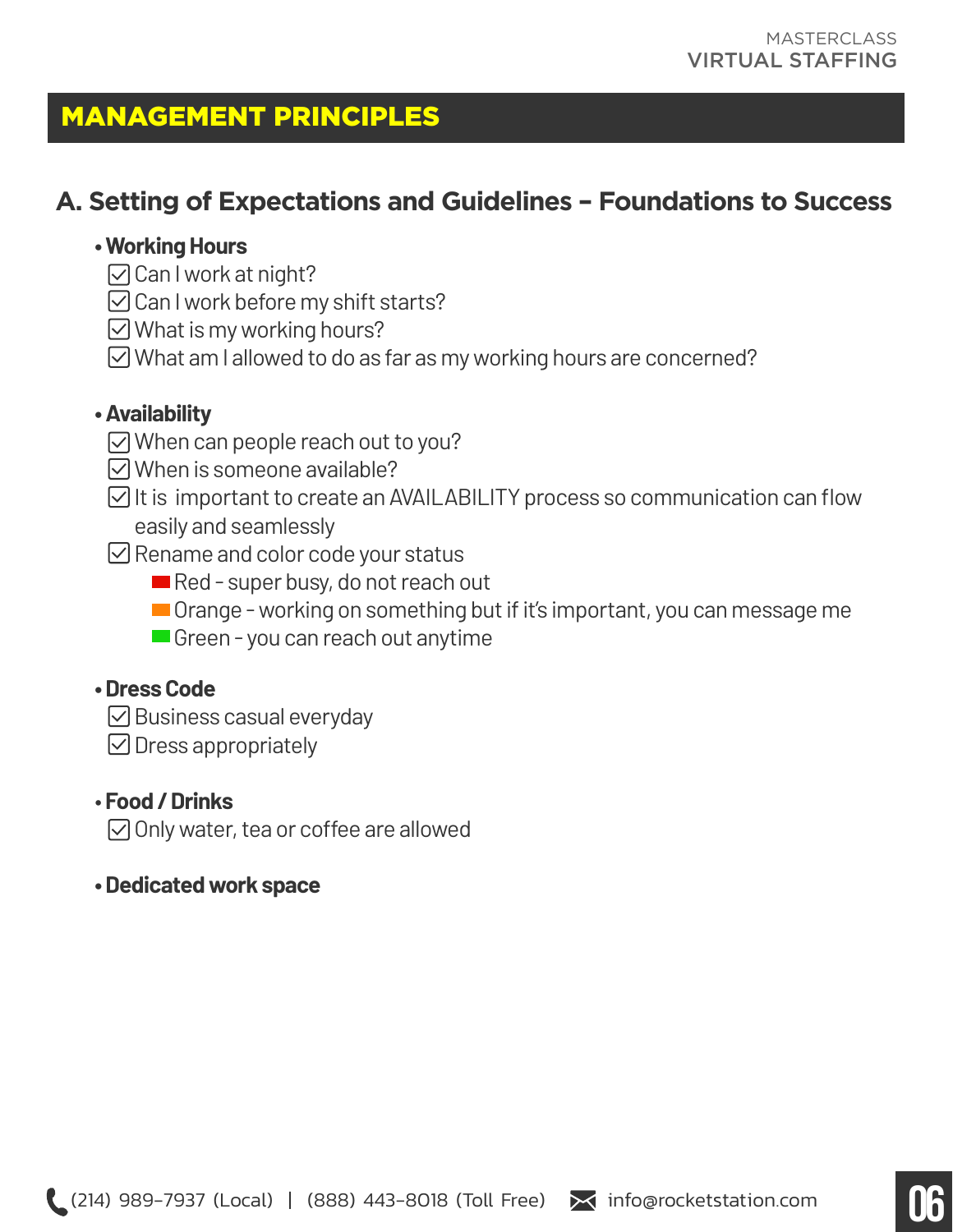# MANAGEMENT PRINCIPLES

## **B. Creating Anchors**

- $\triangledown$  Create social structure and pressure in the office.
- $\triangledown$  Everyone checks in every single day. Eliminate the feeling of not knowing by lots of interaction
- $\triangledown$  Having an unbreakable routine is the key to long term success

#### **• Start of the day**

- $\triangledown$  Say good morning/hello and let your group or team member know you are ready to work.
- $\vee$  Do this every single day

#### **• Mid-day**

- $\Box$  Ouick check-ins.
- Quick 10-15 min break. (walk, jog, anything that can restart your mood)

## • **End of the day**

Log-out and say good bye to everyone

# **C. Help your team create a routine**

Create anchors for your team. (Start of the day, Mid-day, End of the day)

# **D. Meet more than you think**

- Video on
- $\triangledown$  At least once a week
- $\heartsuit$  Prepare a scheduled agenda meeting with progress points and outcomes to be delivered
- $\triangledown$  Set clear expectations so no one is lost in translation or gets confused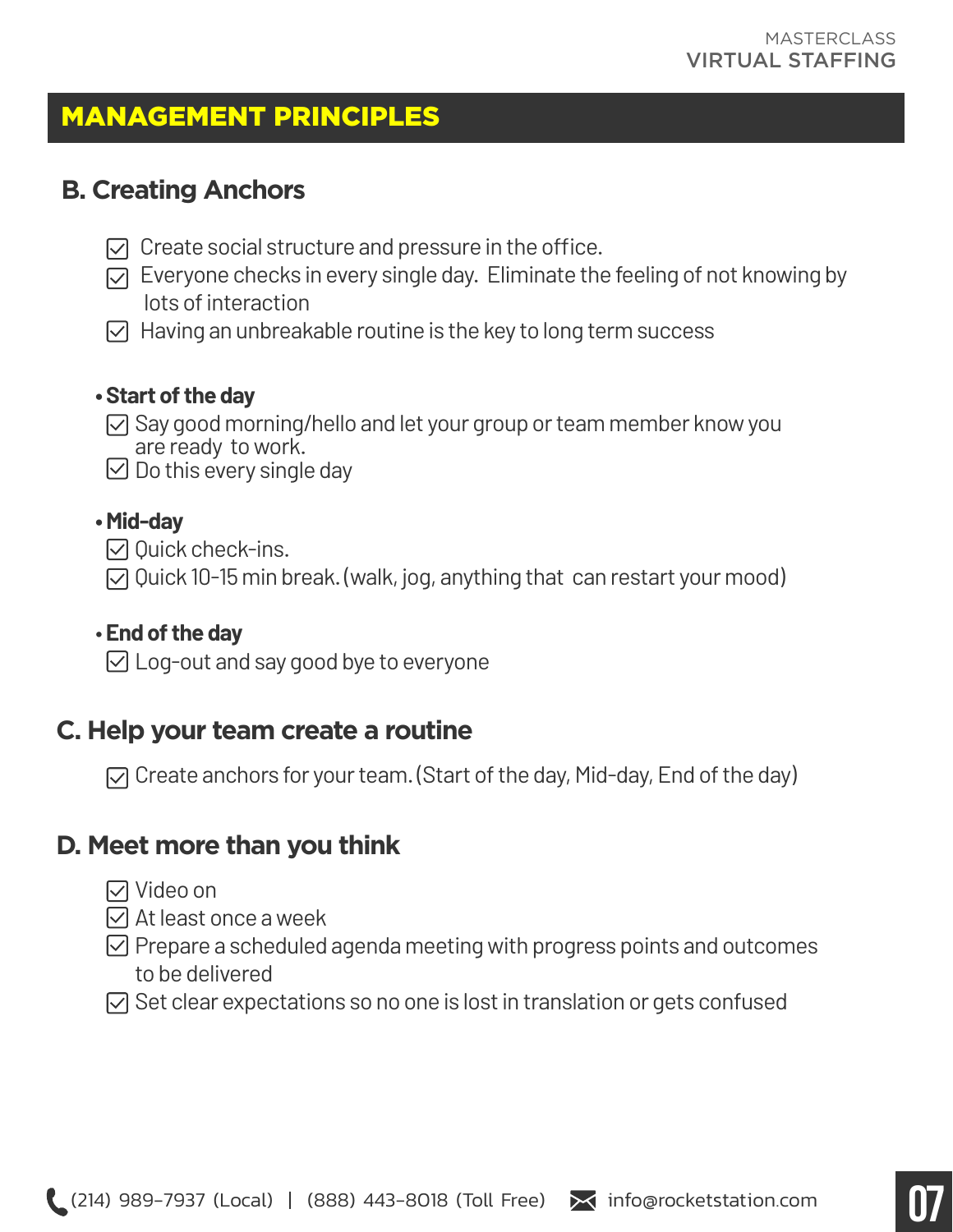# MANAGEMENT PRINCIPLES

#### **E. Celebrate the small stu**

- $\nabla$  Celebrate smaller wins.
- $\triangledown$  Increase collaboration and transparency
- $\triangledown$  It will help build culture
- $\triangledown$  Keeps everyone updated throughout the day.
- $\boxdot$  All progress posted throughout all forms of communication
- $\nabla$  Celebrate publicly. Let everyone know about every small win

#### **F. Turn on your camera**

 $\triangledown$  It is required in all meetings

## **G. Intentional personal time**

 $\sqrt{2}$  Make sure to create personal time INTENTIONALLY with each and everyone, this will help you build relationship within your team.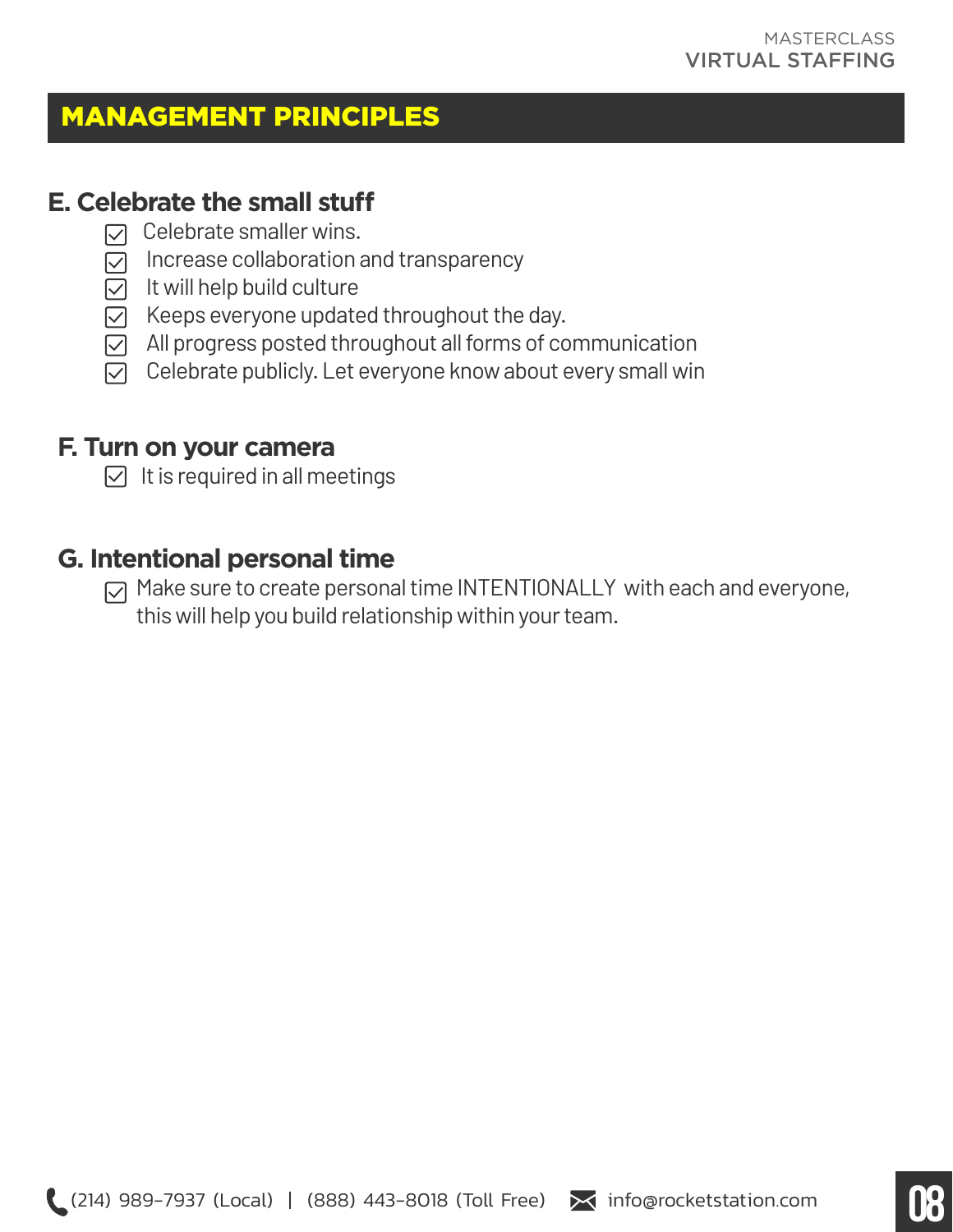# PERSONAL ROUTINE

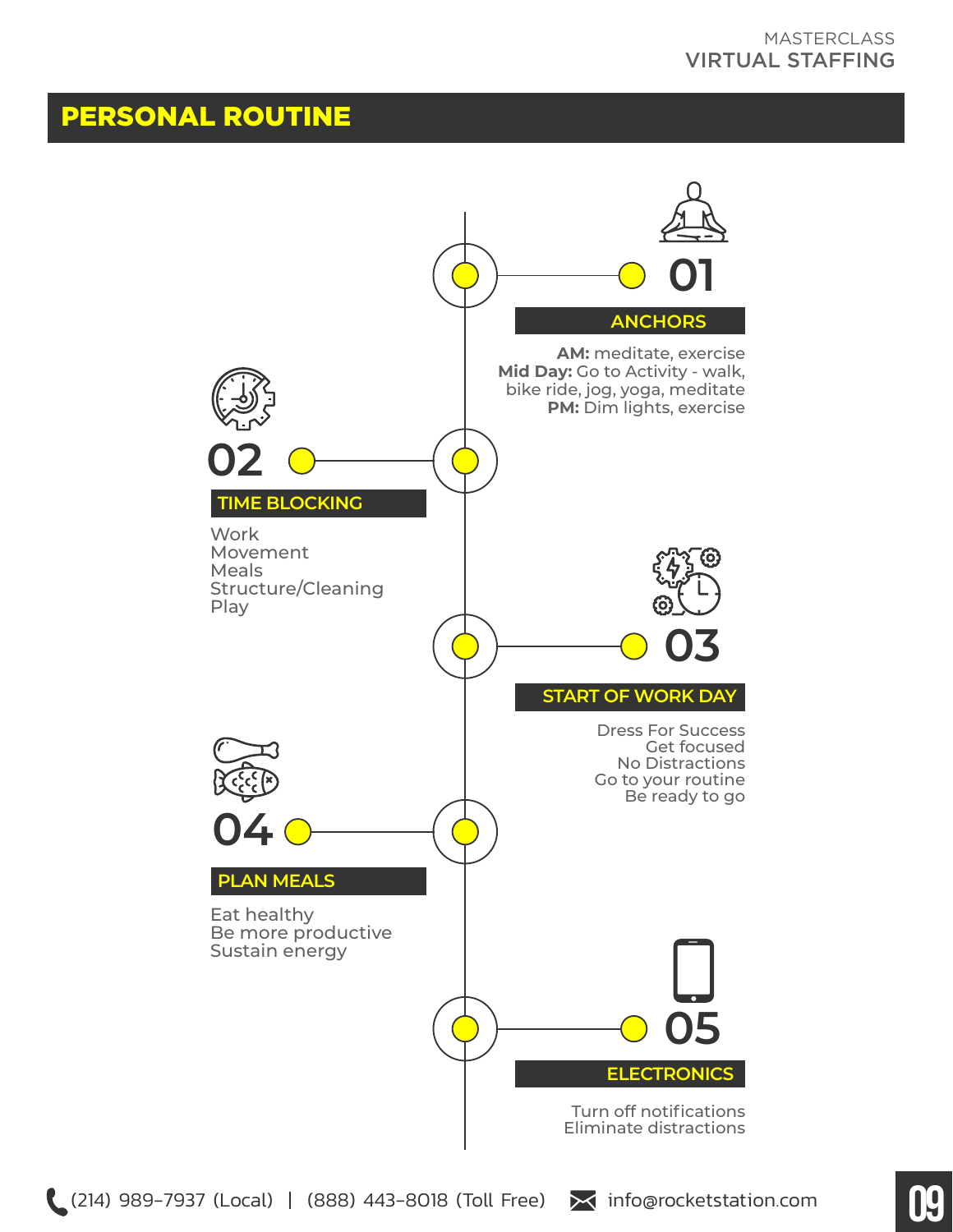# **BUILDING CULTURE**

Prioritizing company culture is a smart business move. Organizations with a strong culture and a great team experience tend to have lower turnovers and be more profitable. But when team members don't share a physical workplace, creating a team culture can become challenging. Fortunately, it's far from impossible. Let's explore tips for building a culture among a remote workforce.

A virtual team can be as productive, engaged, creative, and collaborative as any in-office team. Here at Rocket Station, we have a process in place to ensure that we're growing team engagement, building relationship and our culture is improving every single day.



# **COMMUNICATION**

Whether your team is distributed across several offices or is located under one roof, here are ways that you can create an environment centered on the open, two-way communication that builds cohesion.

#### **STRATEGIES**

- $\sqrt{ }$  Transparent communication
- $\boxdot$  Inter- department collaboration
- $\boxdot$  Leadership Accountability



# **TEAM MEMBER ENGAGEMENT**

 $\circledR$  Engagement with the company and coworkers alike mostly stems from trust and open communication. There are several ways to make sure that your team members are engaged, involved, motivated and in the loop of everything that is going on, whether it involves them personally or not.

## **STRATEGIES**

- $\sqrt{ }$  Weekly team meeting
- $\boxdot$  Company town hall
- $\boxdot$  Survevs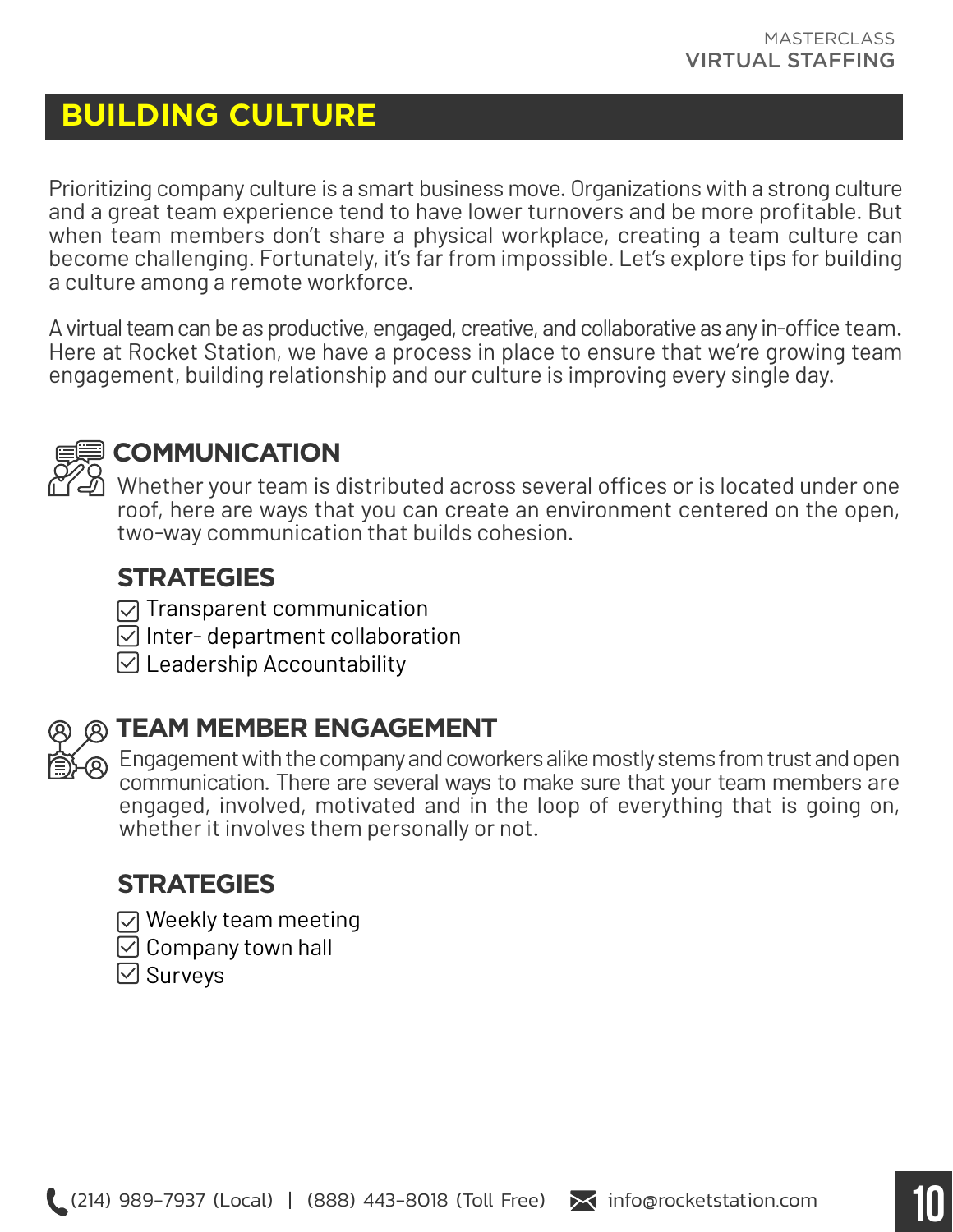# **BUILDING CULTURE**



# **COMMUNITY**

A sense of community is the glue that brings a team together to work toward something bigger than themselves. You can do this in two ways

# **STRATEGIES**

- $⊓$  **Facebook Workplace groups**
- $\boxdot$  Talent development platform
- $\boxdot$  Sports activities
- $\heartsuit$  Health and Wellness initiatives



# **EVENTS**

Events come in all flavors. You can host a competition, a dinner, a happy hour, an educational forum, and more. As you'll see below, the types of events you host are more or less up to you. The trick is figuring out the why behind each event. If you truly want to utilize events as a way to boost workplace culture, you'll need to be thoughtful about the process from the beginning.

# **STRATEGIES**

- $\triangledown$  Outreach Program (Rocket Station Cares)
- $\boxdot$  Training and conference (Annual Leadership Conference)
- $\boxdot$  Regional get togethers

Turn isolated employees into powerful teams united by a healthy corporate culture, and watch your organization's trophy case overflow!

# **WHERE TO NEXT?**

Having a virtual team, is the new norm. The industry reached a tipping point and there's no going back. You can't put the genie back in the bottle, right? The days of businesses doing everything in-house are long gone. Virtual Staffing is the new norm. If you don't already have an offshore team in place, now is the time to act. Book a free consultation now and see why our diverse portfolio of customers consistently give us 5 stars.